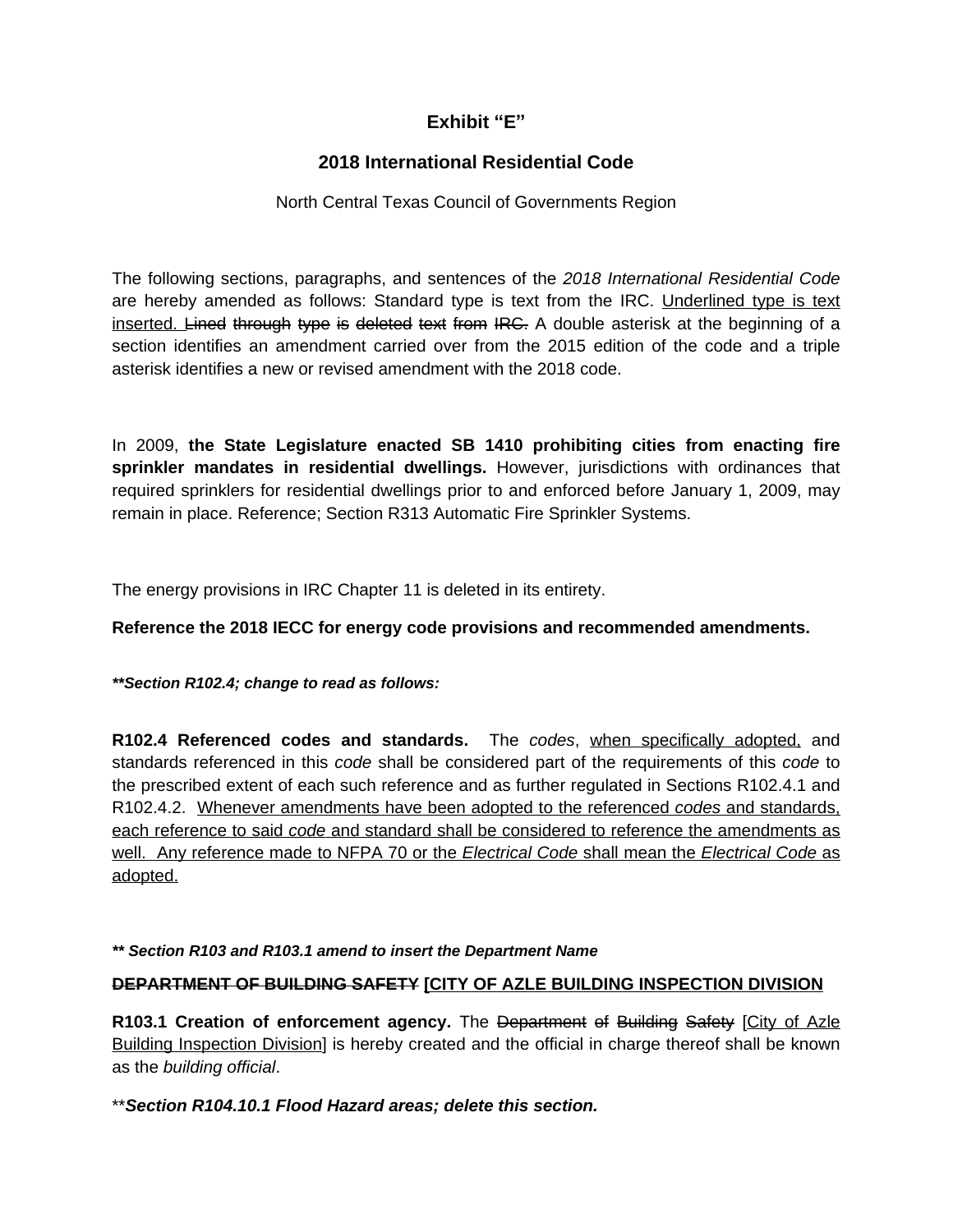*\*\*Section R105.3.1.1& R106.1.4; delete these sections.*

*\*\*Section R110 (R110.1 through R110.5); delete the section.*

*\*\*Section R202; change definition of "Townhouse" to read as follows:*

**TOWNHOUSE.** A single-family dwelling unit constructed in a group of three or more attached units separated by property lines in which each unit extends from foundation to roof and with a *yard* or *public way* on at least two sides.

### **R105.2 Work Exempt from permit**

- **1.** One-*story* detached *accessory structures,* provided that the floor area does not exceed 200120 square feet (18.58 m2).
- **2.** 2. Fences not over 7 8 feet (2134 mm) high.

### **\*\*\*Remainder of Section 105.2 is unchanged** *\*\*\*Table R301.2 (1); fill in as follows:*

| <b>GROUND</b><br>SNOW<br><b>LOAD</b> | <b>WIND DESIGN</b>                        |             |                                  |                        | <b>SEISMIC</b><br><b>DESIGN</b> | <b>SUBJECT TO</b><br><b>DAMAGE FROM</b> |                                     |                      |                                          | ᇰ<br>UNDER-LAYMENT |                                 |                    |                                    |
|--------------------------------------|-------------------------------------------|-------------|----------------------------------|------------------------|---------------------------------|-----------------------------------------|-------------------------------------|----------------------|------------------------------------------|--------------------|---------------------------------|--------------------|------------------------------------|
|                                      | SPEED <sup>d</sup><br>(MPH)               | Topographic | Special Wind Region <sup>L</sup> | $Z$ onem<br>Debris     | CATEGORY <sup>f</sup><br>A      | Weathering<br>a                         | Frost<br>Line<br>Depth <sup>b</sup> | Termite <sup>C</sup> | WINTER DESIGN<br><b>TEMP<sup>e</sup></b> | ICE BARRIER        | <b>HAZARDS9</b><br><b>FLOOD</b> | AIR FREEZING INDEX | <b>MEAN ANNUAL</b><br><b>TEMPj</b> |
| 5 lb/ft                              | 115<br>(3)<br>sec-<br>gust)/76<br>fastest | No          | Effectsk<br>No                   | Windborne<br><b>No</b> |                                 | Moderate                                | 6"                                  | Very<br>Heavy        | $22^0$<br>F                              | No                 | Loca                            | 150                | 64.9<br>0 F                        |
|                                      | mile                                      |             |                                  |                        |                                 |                                         |                                     |                      |                                          |                    | Cod<br>$\mathbf e$              |                    |                                    |

*Delete remainder of table Manual J Design Criteria and footnote N*

*\*\*Section R302.1; add exception #6 to read as follows:*

**Exceptions:** *{previous exceptions unchanged}*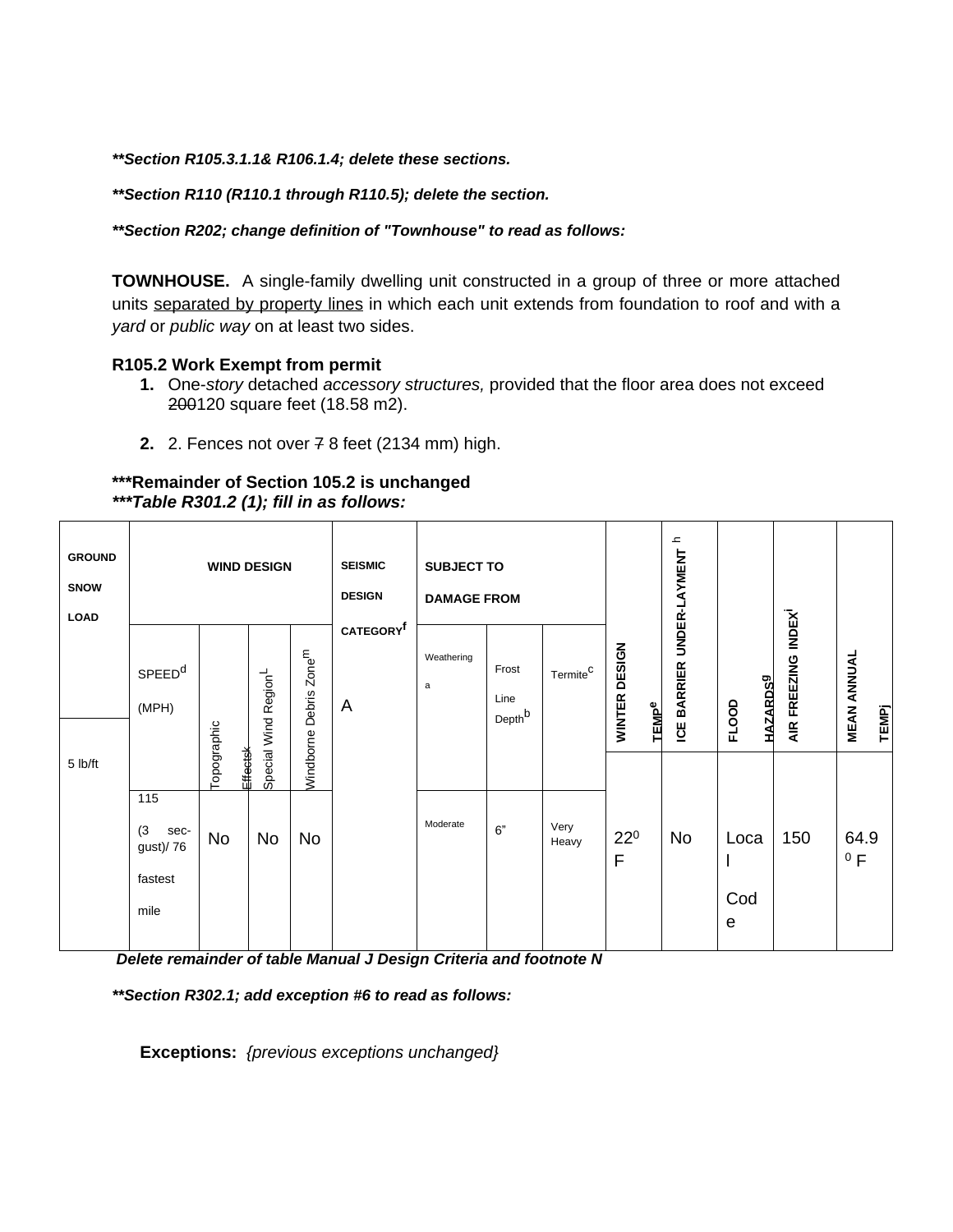6. Open non-combustible carport structures may be constructed when also approved within adopted ordinances.

*\*\*Section R302.3; add Exception #3 to read as follows:*

# **Exceptions:**

- 1. *{existing text unchanged}*
- 2. *{existing text unchanged}*
- 3. Two-family dwelling units that are also divided by a property line through the structure shall be separated as required for townhouses.

**\*\****Section R302.5.1; change to read as follows:*

**R302.5.1 Opening protection.** Openings from a private garage directly into a room used for sleeping purposes shall not be permitted. Other openings between the garage and residence shall be equipped with solid wood doors not less than 13/8 inches (35 mm) in thickness, solid or honeycomb core steel doors not less than 13/8 inches (35 mm) thick, or 20-minute fire-rated doors. Equipped with a self-closing or automatic closing device.

# *\*\*Section R303.3, Exception; amend to read as follows:*

**Exception: {**existing text unchanged**}** Spaces containing only a water closet or water closet and a lavatory may be ventilated with an approved mechanical recirculating fan or similar device designed to remove odors from the air.

*\*\*Section R313.2 One and Two Family Dwellings; Delete this section and subsection in their entirety.*

*\*\*\*Section R315.2.2 Alterations, repairs and additions; amend to read as follows:*

# **Exception:**

1. [existing text remains]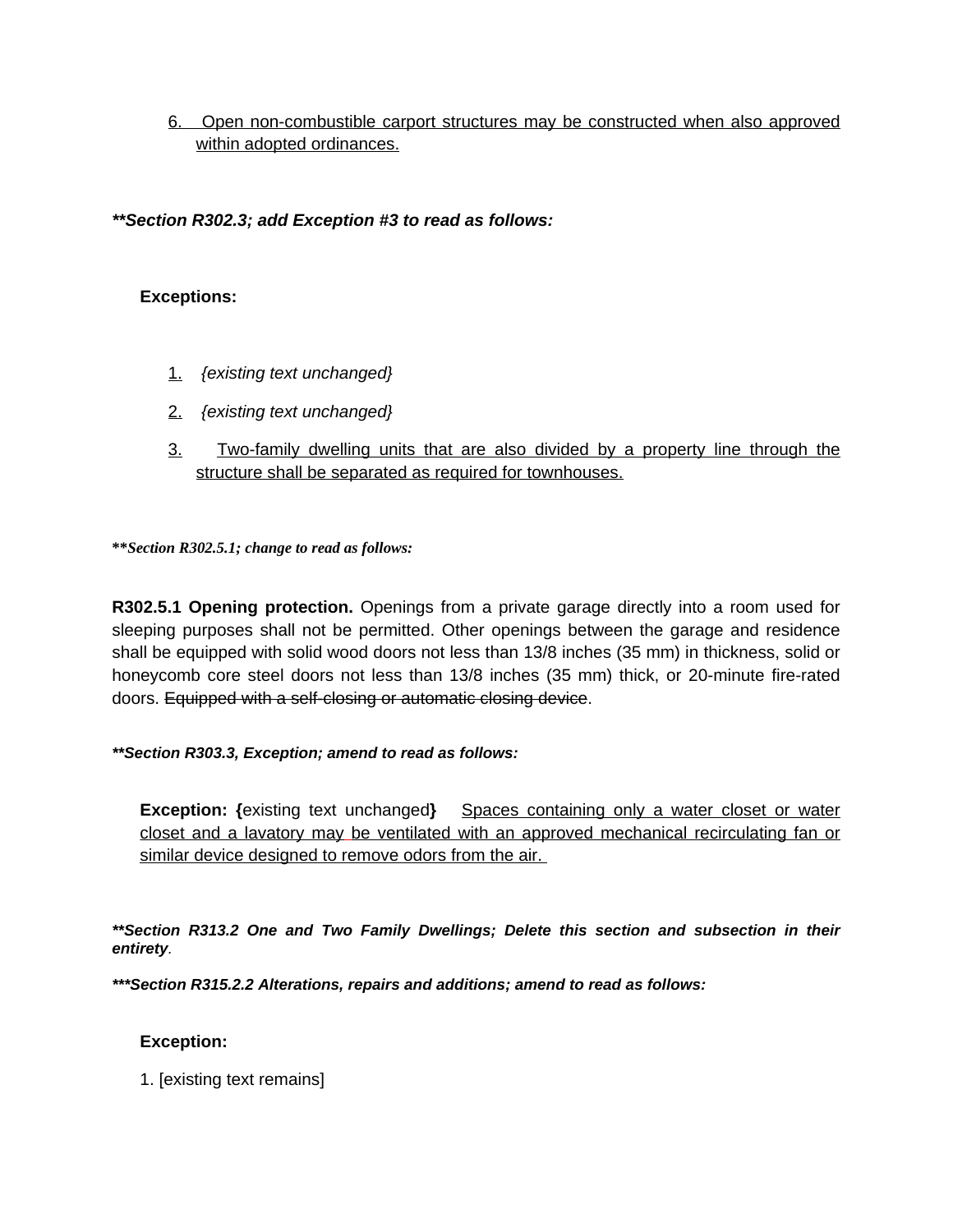2. Installation, alteration or repairs of all electrically powered mechanical systems or plumbing appliances.

### *\*\*Section R322 Flood Resistant Construction; deleted section.*

**\*\*Section R401.2; amended by adding a new paragraph following the existing paragraph to read as follows.**

**Section R401.2. Requirements.** *{existing text unchanged} …*

Every foundation and/or footing, or any size addition to an existing post-tension foundation, regulated by this code shall be designed and sealed by a Texas-registered engineer.

*\*\*Section R602.6.1; amend the following:*

**R602.6.1 Drilling and notching of top plate.** When piping or ductwork is placed in or partly in an exterior wall or interior load-bearing wall, necessitating cutting, drilling or notching of the top plate by more than 50 percent of its width, a galvanized metal tie not less than 0.054 inch thick (1.37 mm) (16 Ga) and  $4\frac{1}{2}$  inches (38) mm 5 inches (127 mm) wide shall be fastened across and to the plate at each side of the opening with not less than eight 10d (0.148 inch diameter) having a minimum length of 1  $\frac{1}{2}$  inches (38 mm) at each side or equivalent. Fasteners will be offset to prevent splitting of the top plate material. The metal tie must extend a minimum of 6 inches past the opening. See figure R602.6.1. {remainder unchanged}

*\*\*Figure R602.6.1; delete the figure and insert the following figure:*

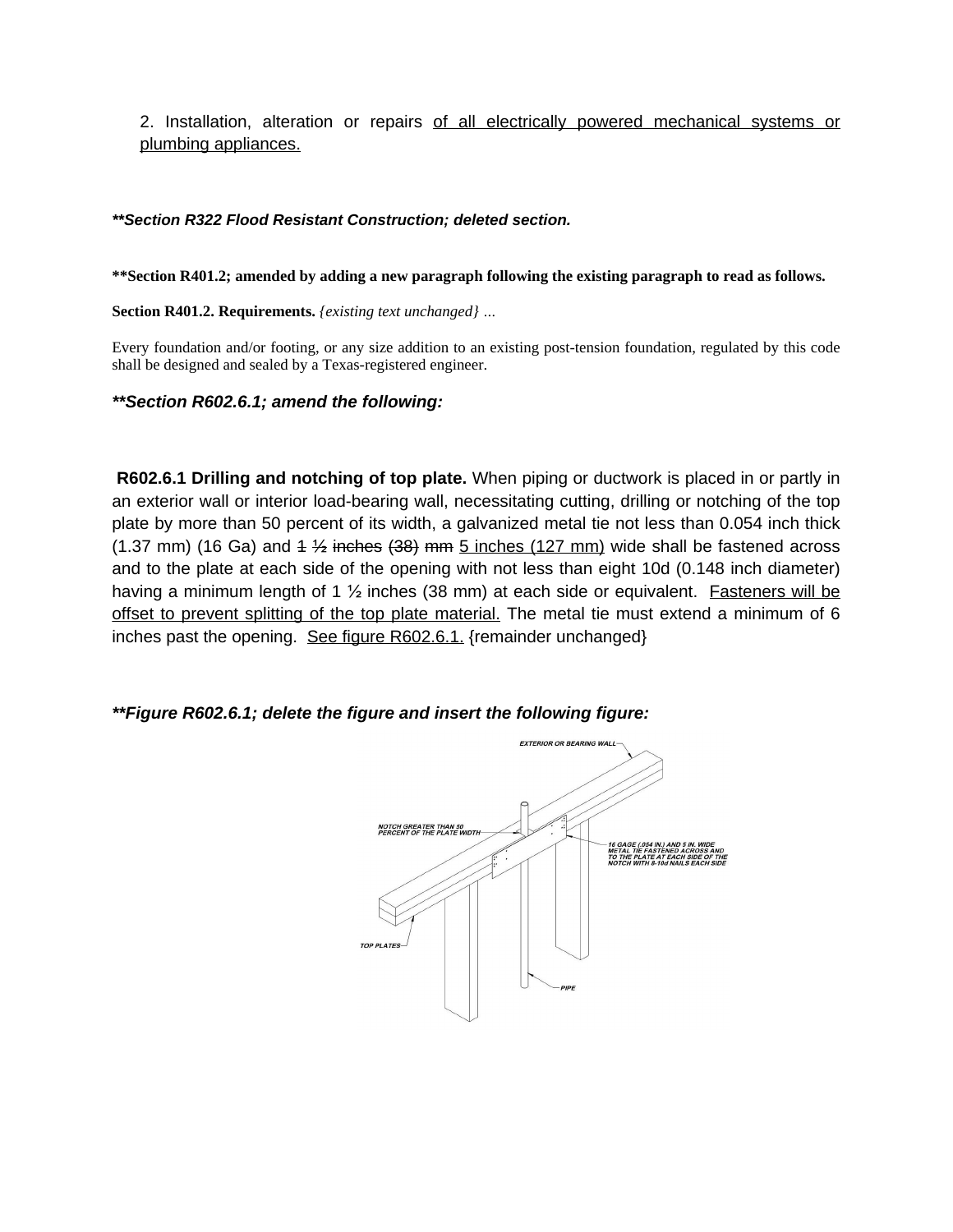*\*\*\*Add section R703.8.4.1.2 Veneer Ties for Wall Studs; to read as follows:*

**R703.8.4.1.2 Veneer Ties for Wall Studs.** In stud framed exterior walls, all ties may be anchored to studs as follows:

- 1. When studs are 16 in (407 mm) o.c., stud ties shall be spaced no further apart than 24 in (737 mm) vertically starting approximately 12 in (381 mm) from the foundation; or
- 2. When studs are 24 in (610 mm) o.c., stud ties shall be spaced no further apart than 16 in (483 mm) vertically starting approximately 8 in (254 mm) from the foundation.

*\*\*Section R902.1; amend and add exception #5 to read as follows:*

**R902.1 Roofing covering materials.** Roofs shall be covered with materials as set forth in Sections R904 and R905. Class A, B, or C roofing shall be installed in designated by law as requiring their use or when the edge of the roof is less than 3 feet from a lot line. *{remainder unchanged}*

# **Exceptions:**

- 1. *{text unchanged}*
- 2. *{text unchanged}*
- 3**.** *{text unchanged}*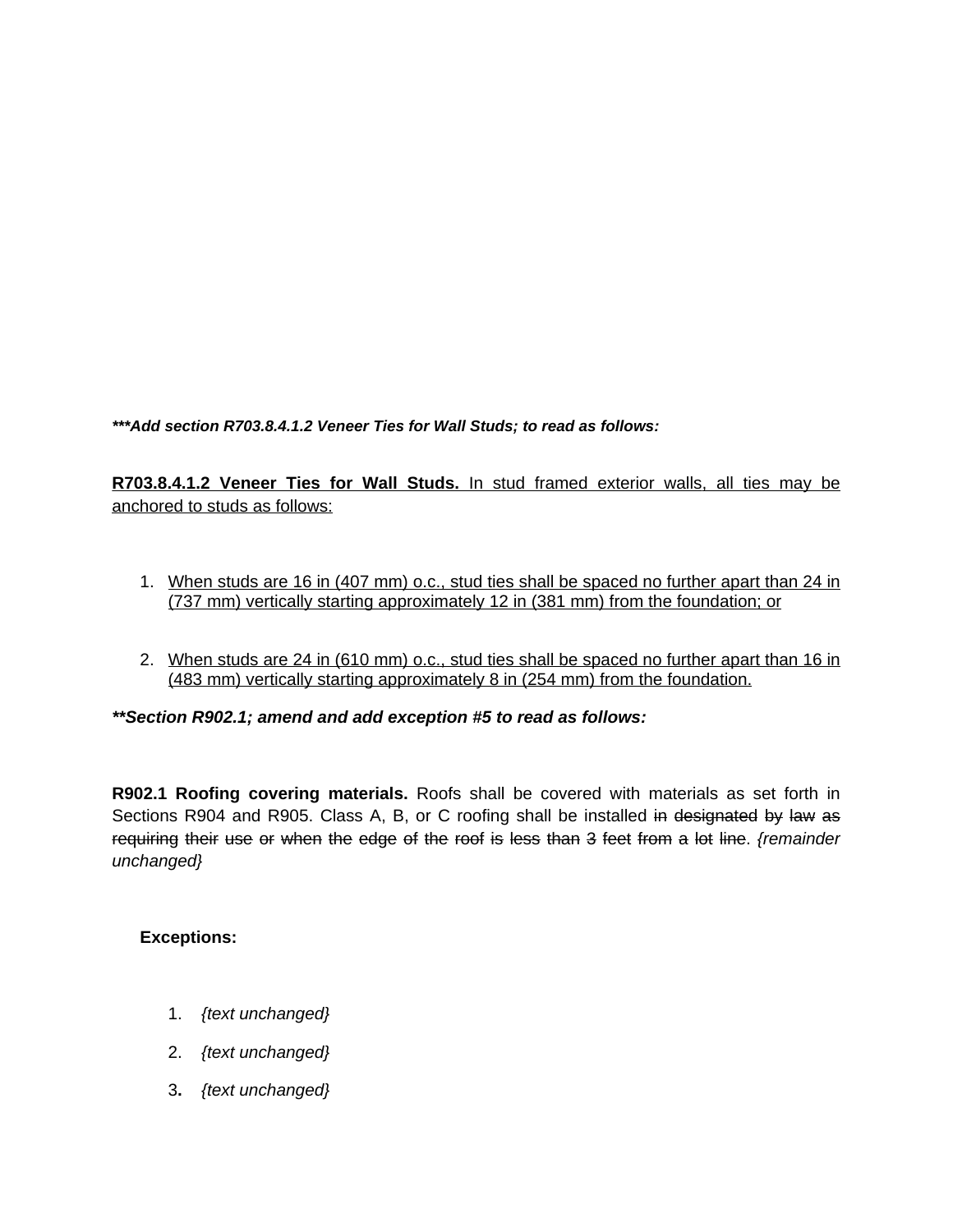- 4**.** *{text unchanged}*
- 5. Non-classified roof coverings shall be permitted on one-story detached *accessory structures* used as tool and storage sheds, playhouses and similar uses, provided the floor area does not exceed (area defined by jurisdiction).

**\*\*\* Chapter 11 [RE] – Energy Efficiency is deleted in its entirety; Reference the 2018 IECC for energy code provisions and recommended amendments.**

*\*\*\*Section M1305.1.2; change to read as follows:*

**M1305.1.2 Appliances in attics.** *Attics containing appliances shall be provided . . . {bulk of paragraph unchanged} . . . side of the appliance. The clear access opening dimensions shall be a minimum of 20 inches by 30 inches (508 mm by 762 mm), and large enough to allow removal of the largest appliance. As a minimum, for access to the attic space, provide one of the following:*

- 1. A permanent stair.
- 2. A pull down stair with a minimum 300 lb (136 kg) capacity.
- 3. An *access* door from an upper floor level.

# **Exceptions:**

- 1. The passageway and level service space are not required where the *appliance* can be serviced and removed through the required opening.
- 2. Where the passageway is unobstructed*…{remaining text unchanged}*

### *\*\*Section M1411.3; change to read as follows:*

**M1411.3 Condensate disposal.** Condensate from all cooling coils or evaporators shall be conveyed from the drain pan outlet to an *approved* place of disposal a sanitary sewer through a trap, by means of a direct or indirect drain. *{remaining text unchanged}*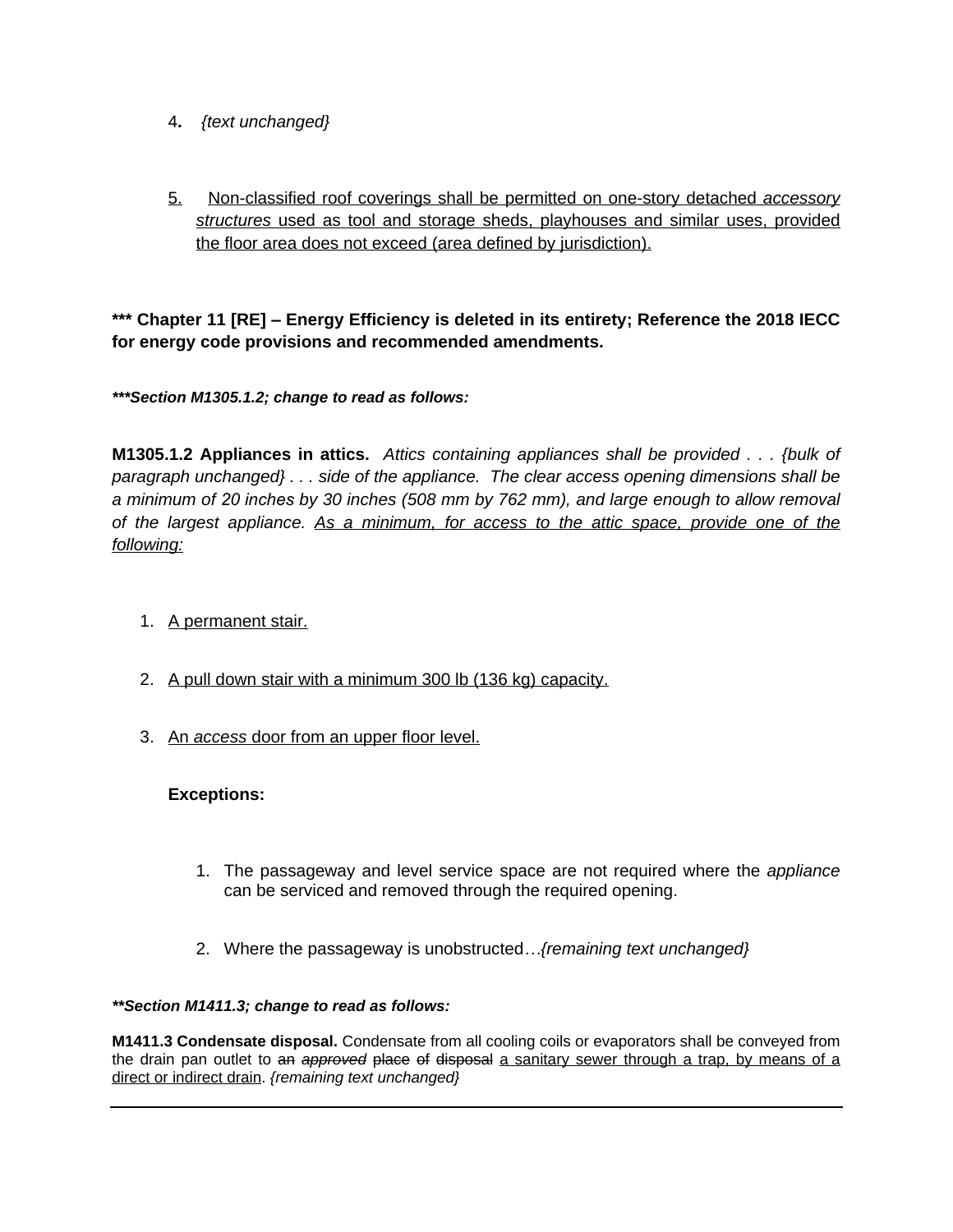#### *\*\*Section M1411.3.1, Items 3 and 4; add text to read as follows:*

#### **M1411.3.1 Auxiliary and secondary drain systems**. *{bulk of paragraph unchanged}*

- 1. *{text unchanged}*
- 2. *{text unchanged}*
- 3. An auxiliary drain pan… *{bulk of text unchanged}…* with Item 1 of this section. A water level detection device may be installed only with prior approval of the *building official*.
- 4. A water level detection device… *{bulk of text unchanged}…* overflow rim of such pan. A water level detection device may be installed only with prior approval of the *building official*.

#### *\*\*Section M1411.3.1.1; add text to read as follows:*

**M1411.3.1.1 Water-level monitoring devices.** On down-flow units …*{bulk of text unchanged}*… installed in the drain line. A water level detection device may be installed only with prior approval of the *building official.*

#### *\*\*\*M1503.6 Makeup Air Required; amend and add exception as follows:*

**M1503.6 Makeup air required.** Where one or more gas, liquid or solid fuel-burning appliance that is neither direct-vent nor uses a mechanical draft venting system is located within a dwelling unit's air barrier, each exhaust system capable of exhausting in excess of 400 cubic feet per minute (0.19 m<sup>3</sup>/s) shall be mechanically or passively provided with makeup air at a rate approximately equal to the difference between exhaust air rate and 400 cubic feet per minute. Such makeup air systems shall be equipped with not fewer than one damper complying with Section M1503.6.2.

**Exception***:* Makeup air is not required for exhaust systems installed for the exclusive purpose of space cooling and intended to be operated only when windows or other air inlets are open*.* Where all appliances in the house are of sealed combustion, power-vent, unvented, or electric, the exhaust hood system shall be permitted to exhaust up to 600 cubic feet per minute (0.28 m3/s) without providing makeup air. Exhaust hood systems capable of exhausting in excess of 600 cubic feet per minute (0.28 m3/s) shall be provided with a makeup air at a rate approximately to the difference between the exhaust air rate and 600 cubic feet per minute.

#### *\*\*Section M2005.2; change to read as follows:*

**M2005.2 Prohibited locations.** Fuel-fired water heaters shall not be installed in a room used as a storage closet. Water heaters located in a bedroom or bathroom shall be installed in a sealed enclosure so that *combustion air* will not be taken from the living space. Access to such enclosure may be from the bedroom or bathroom when through a solid door, weather-stripped in accordance with the exterior door air leakage requirements of the *International Energy Conservation Code* and equipped with an *approved* self-closing device. Installation of directvent water heaters within an enclosure is not required.

*\*\*Section G2408.3 (305.5)Private Garages; delete this section in its entirety.*

*\*\*Section G2415.2.1 (404.2.1) CSST; add a second paragraph to read as follows:*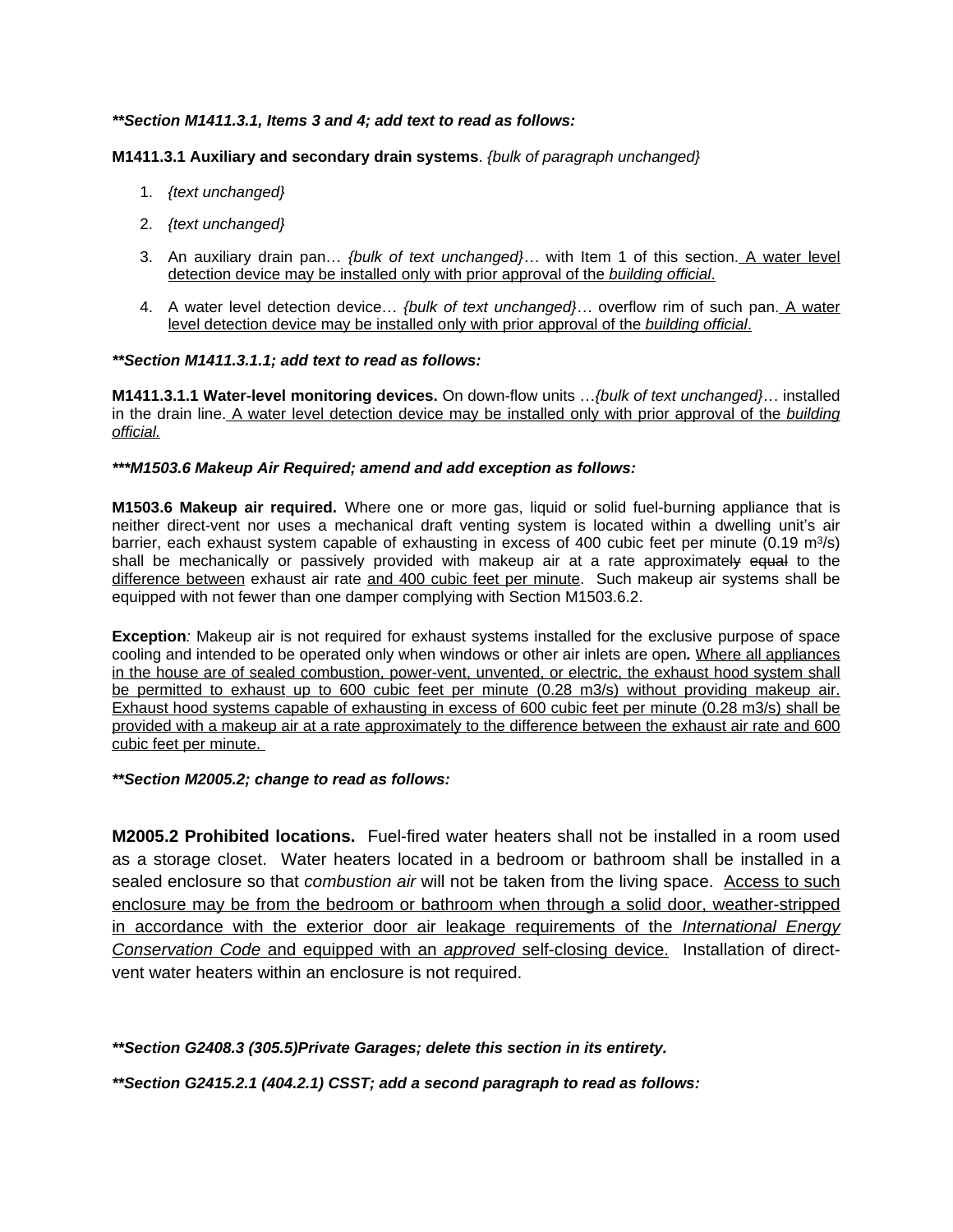Both ends of each section of medium pressure gas piping shall identify its operating gas pressure with an *approved* tag. The tags are to be composed of aluminum or stainless steel and the following wording shall be stamped into the tag:

"WARNING: 1/2 to 5 psi gas pressure - Do Not Remove"

*\*\*\*Section G2415.12 (404.12) and G2415.12.1 (404.12.1); change to read as follows:*

**G2415.12 (404.12) Minimum burial depth.** Underground *piping systems* shall be installed a minimum depth of 12 inches (305 mm) 18 inches (457 mm) below grade, except as provided for in Section G2415.12.1.

# **G2415.12.1 (404.12.1) Individual Outdoor Appliances; Delete in its entirety**

*\*\*Section G2417.1 (406.1); change to read as follows:*

**G2417.1 (406.1) General.** Prior to acceptance and initial operation, all *piping* installations shall be inspected and *pressure tested* to determine that the materials, design, fabrication, and installation practices comply with the requirements of this *code*. The *permit* holder shall make the applicable tests prescribed in Sections 2417.1.1 through 2417.1.5 to determine compliance with the provisions of this *code*. The *permit* holder shall give reasonable advance notice to the *building official* when the *piping system* is ready for testing. The *equipment*, material, power and labor necessary for the inspections and test shall be furnished by the *permit* holder and the *permit* holder shall be responsible for determining that the work will withstand the test pressure prescribed in the following tests.

*\*\*Section G2417.4; change to read as follows:*

**G2417.4 (406.4) Test pressure measurement.** Test pressure shall be measured with a monometer or with a pressure-measuring device designed and calibrated to read, record, or indicate a pressure loss caused by leakage during the pressure test period. The source of pressure shall be isolated before the pressure tests are made. Mechanical gauges used to measure test pressures shall have a range such that the highest end of the scale is not greater than five times the test pressure.

# *\*\*Section G2417.4.1; change to read as follows:*

**G2417.4.1 (406.4.1) Test pressure.** The test pressure to be used shall be no less than 3 psig (20 kPa gauge), or at the discretion of the Code Official, the piping and valves may be tested at a pressure of at least six (6) inches (152 mm) of mercury, measured with a manometer or slope gauge, irrespective of design pressure. Where the test pressure exceeds 125 psig (862 kPa gauge), the test pressure shall not exceed a value that produces a hoop stress in the piping greater than 50 percent of the specified minimum vield strength of the pipe. For tests requiring a pressure of 3 psig, diaphragm gauges shall utilize a dial with a minimum diameter of three and one half inches  $(3 \frac{1}{2})$ , a set hand, 1/10 pound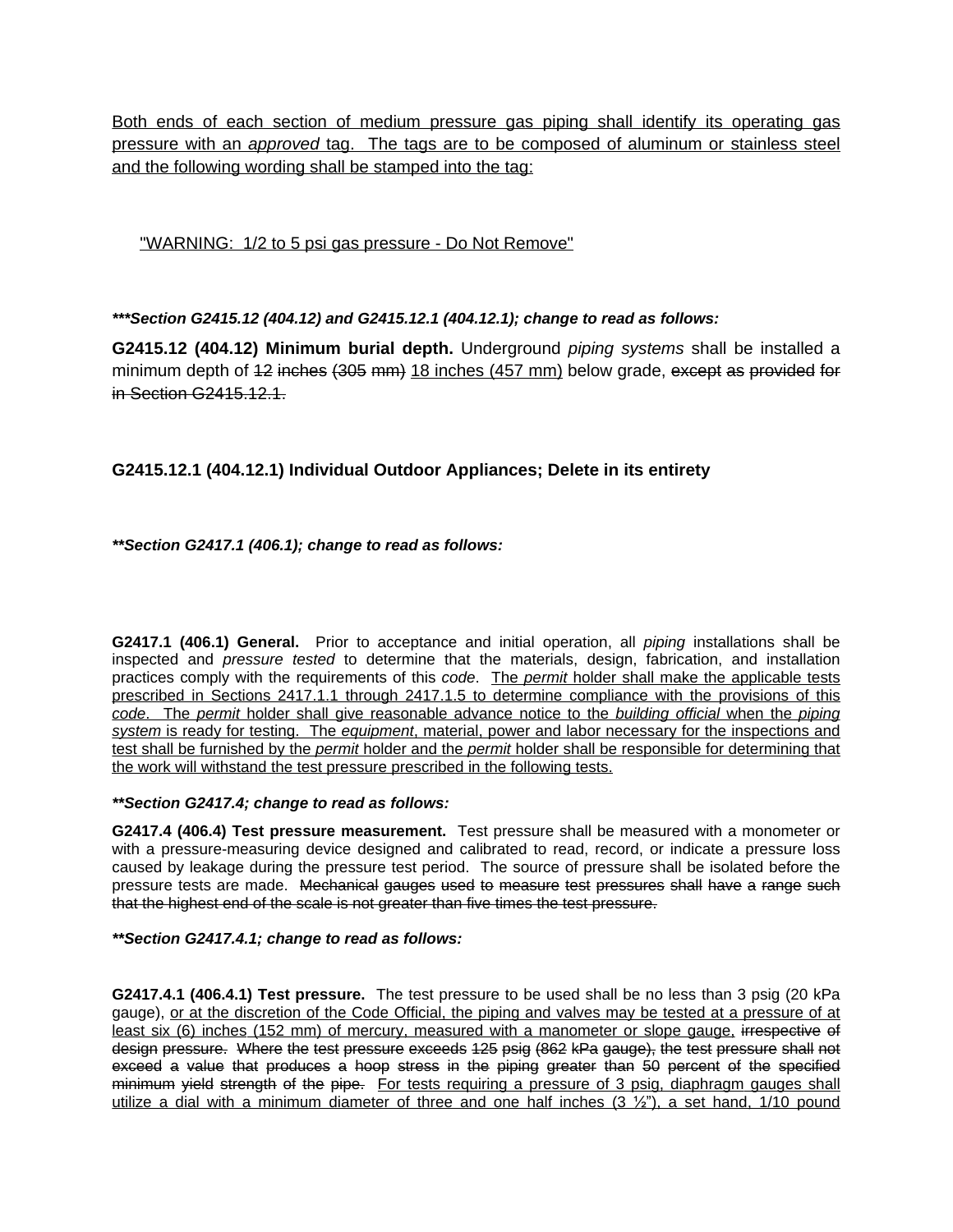incrementation and pressure range not to exceed 6 psi for tests requiring a pressure of 3 psig. For tests requiring a pressure of 10 psig, diaphragm gauges shall utilize a dial with a minimum diameter of three and one-half inches  $(3 \frac{1}{2})$ , a set hand, a minimum of 2/10 pound incrementation and a pressure range not to exceed 20 psi. For welded piping, and for piping carrying gas at pressures in excess of fourteen (14) inches water column pressure (3.48 kPa) (1/2 psi) and less than 200 inches of water column pressure (52.2 kPa) (7.5 psi), the test pressure shall not be less than ten (10) pounds per square inch (69.6 kPa). For piping carrying gas at a pressure that exceeds 200 inches of water column (52.2 kPa) (7.5 psi), the test pressure shall be not less than one and one-half times the proposed maximum working pressure.

Diaphragm gauges used for testing must display a current calibration and be in good working condition. The appropriate test must be applied to the diaphragm gauge used for testing

### *\*\*Section G2417.4.2; change to read as follows:*

**G2417.4.2 (406.4.2) Test duration.** The test duration shall be held for a length of time satisfactory to the *Building Official*, but in no case for be not less than 10 fifteen (15) minutes. For welded *piping*, and for *piping* carrying gas at pressures in excess of fourteen (14) inches water column pressure (3.48 kPa), the test duration shall be held for a length of time satisfactory to the *Building Official*, but in no case for less than thirty (30) minutes.

# *\*\*Section G2420.1 (406.1); add Section G2420.1.4 to read as follows:*

**G2420.1.4 Valves in CSST installations.** Shutoff *valves* installed with corrugated stainless steel (CSST) *piping systems* shall be supported with an approved termination fitting, or equivalent support, suitable for the size of the *valves*, of adequate strength and quality, and located at intervals so as to prevent or damp out excessive vibration but in no case greater than 12-inches from the center of the *valve*. Supports shall be installed so as not to interfere with the free expansion and contraction of the system's *piping*, fittings, and *valves* between anchors. All *valves* and supports shall be designed and installed so they will not be disengaged by movement of the supporting *piping*.

# *\*\*Section G2420.5.1 (409.5.1); add text to read as follows:*

**G2420.5.1 (409.5.1) Located within the same room.** The shutoff valve…*{bulk of paragraph unchanged}…* in accordance with the appliance manufacturer's instructions. A secondary shutoff valve must be installed within 3 feet (914 mm) of the firebox if appliance shutoff is located in the firebox.

# *\*\*Section G2421.1 (410.1); add text and Exception to read as follows:*

**G2421.1 (410.1) Pressure regulators.** A line *pressure regulator* shall be *… {bulk of paragraph unchanged}… approved* for outdoor installation. Access to *regulators* shall comply with the requirements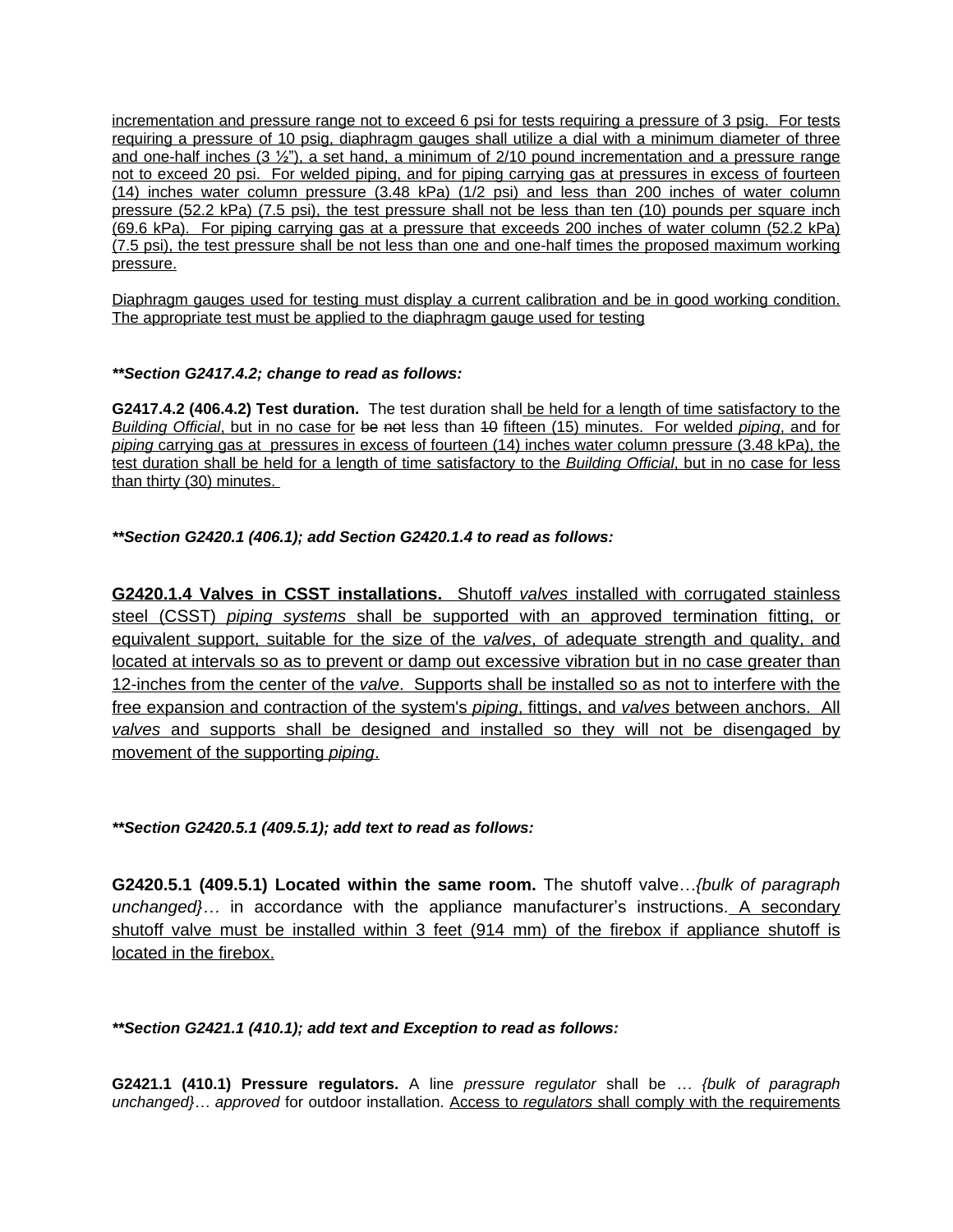for access to *appliances* as specified in Section M1305.

**Exception:** A passageway or level service space is not required when the *regulator* is capable of being serviced and removed through the required *attic* opening.

*\*\*Section G2422.1.2.3 (411.1.3.3) Prohibited locations and penetrations; delete Exception 1 and Exception 4.* 

*\*\*Section G2445.2 (621.2); add Exception to read as follows:*

**G2445.2 (621.2) Prohibited use.** One or more *unvented room heaters* shall not be used as the sole source of comfort heating in a *dwelling unit*.

**Exception:** Existing *approved unvented room heaters* may continue to be used in *dwelling units*, in accordance with the *code* provisions in effect when installed, when *approved* by the *Building Official* unless an unsafe condition is determined to exist as described in *International Fuel Gas Code* Section 108.7 of the Fuel Gas Code.

*\*\*Section G2448.1.1 (624.1.1); change to read as follows:*

**G2448.1.1 (624.1.1) Installation requirements.** The requirements for *water heaters* relative to access, sizing, *relief valves*, drain pans and scald protection shall be in accordance with this *code.*

*\*\*\*Section P2603; add to read as follows:*

**P2603.3 Protection against corrosion.** Metallic piping, except for cast iron, ductile iron and galvanized steel, shall not be placed in direct contact with steel framing members, concrete or cinder walls and floors or other masonry. Metallic piping shall not be placed in direct contact with corrosive soil. Where sheathing is used to prevent direct contact, the sheathing shall have a thickness of not less than 0.008 inch (8 mil) (0.203 mm) and the sheathing shall be made of approved material plastic. Where sheathing protects piping that penetrates concrete or masonry walls or floors, the sheathing shall be installed in a manner that allows movement of the piping within the sheathing.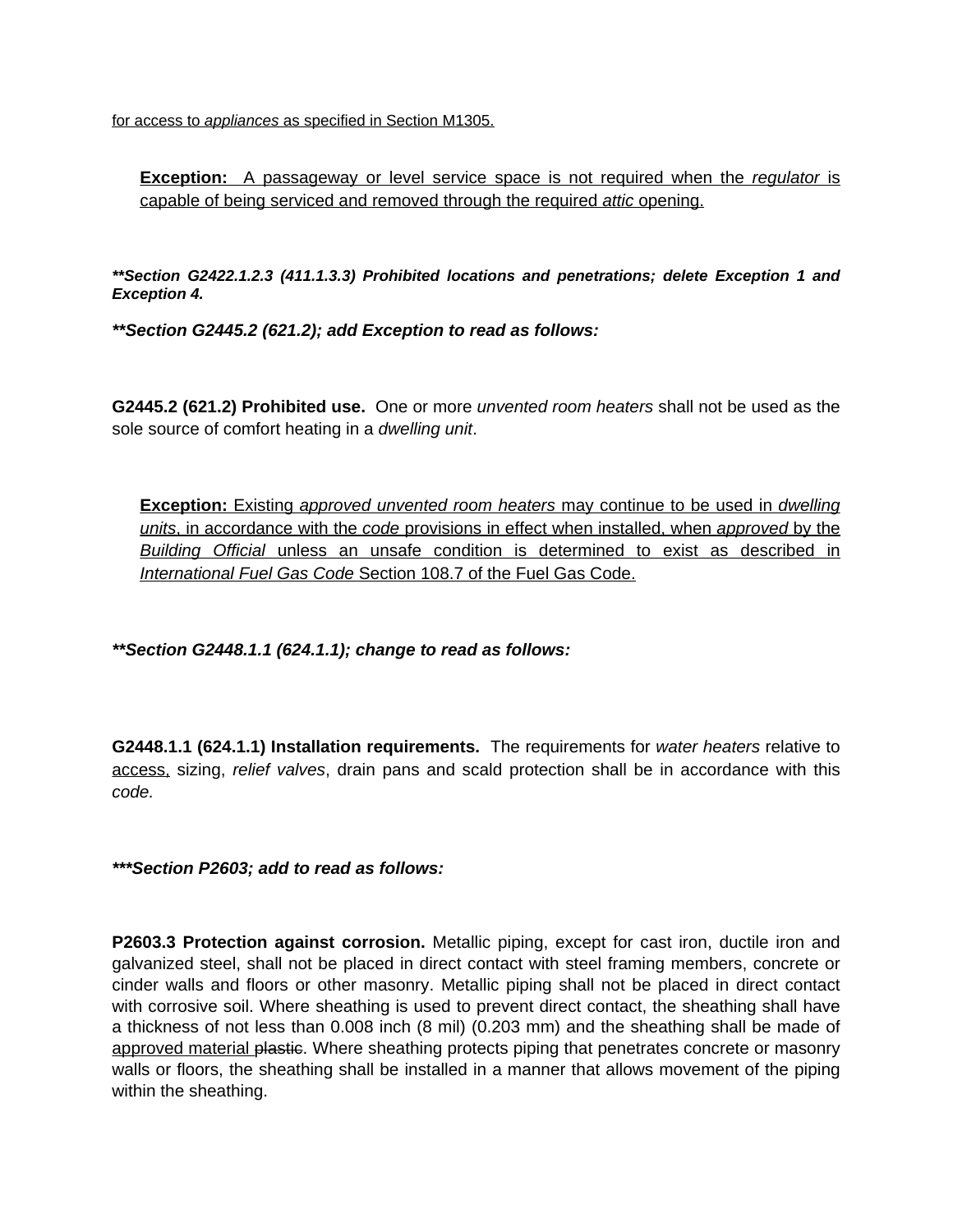# *\*\*\*Section P2603.5.1 Sewer Depth; change to read as follows:*

**P2603.5.1 Sewer depth.** Building sewers that connect to private sewage disposal systems shall be a minimum of [number] inches (mm) below finished grade at the point of septic tank connection. Building sewers shall be a minimum of 12 inches (304 mm) below grade.

*\*\*\*Section P2604; add to read as follows:*

**P2604.2.1 Plastic sewer and DWV piping installation.** Plastic sewer and DWV piping installed underground shall be installed in accordance with the manufacturer's installation instructions. Trench width shall be controlled to not exceed the outside the pipe diameter plus 16 inches or in a trench which has a controlled width equal to the nominal diameter of the piping multiplied by 1.25 plus 12 inches. The piping shall be bedded in 4 inches of granular fill and then backfilled compacting the side fill in 6-inch layers on each side of the piping. The compaction shall be to minimum of 85 percent standard proctor density and extend to a minimum of 6 inches above the top of the pipe.

# **\*\*\*** *Section P2801; change to read as follows:*

# **P2801.6 Required pan.**

Where a storage tank-type water heater or a hot water storage tank is installed in a location where water leakage from the tank will cause damage, the tank shall be installed in a pan constructed of one of the following:

- 1. Galvanized steel or aluminum of not less than 0.0236 inch (0.6010 mm) in thickness.
- 2. Plastic not less than 0.036 inch (0.9 mm) in thickness.
- 3. Other *approved* materials.

A plastic pan beneath a gas-fired water heater shall be constructed of material having a flame spread index of 25 or less and a smoke-developed index of 450 or less when tested in accordance with ASTM E84 or UL 723.

**\*\*Section P2801.6.1; change to read as follows:**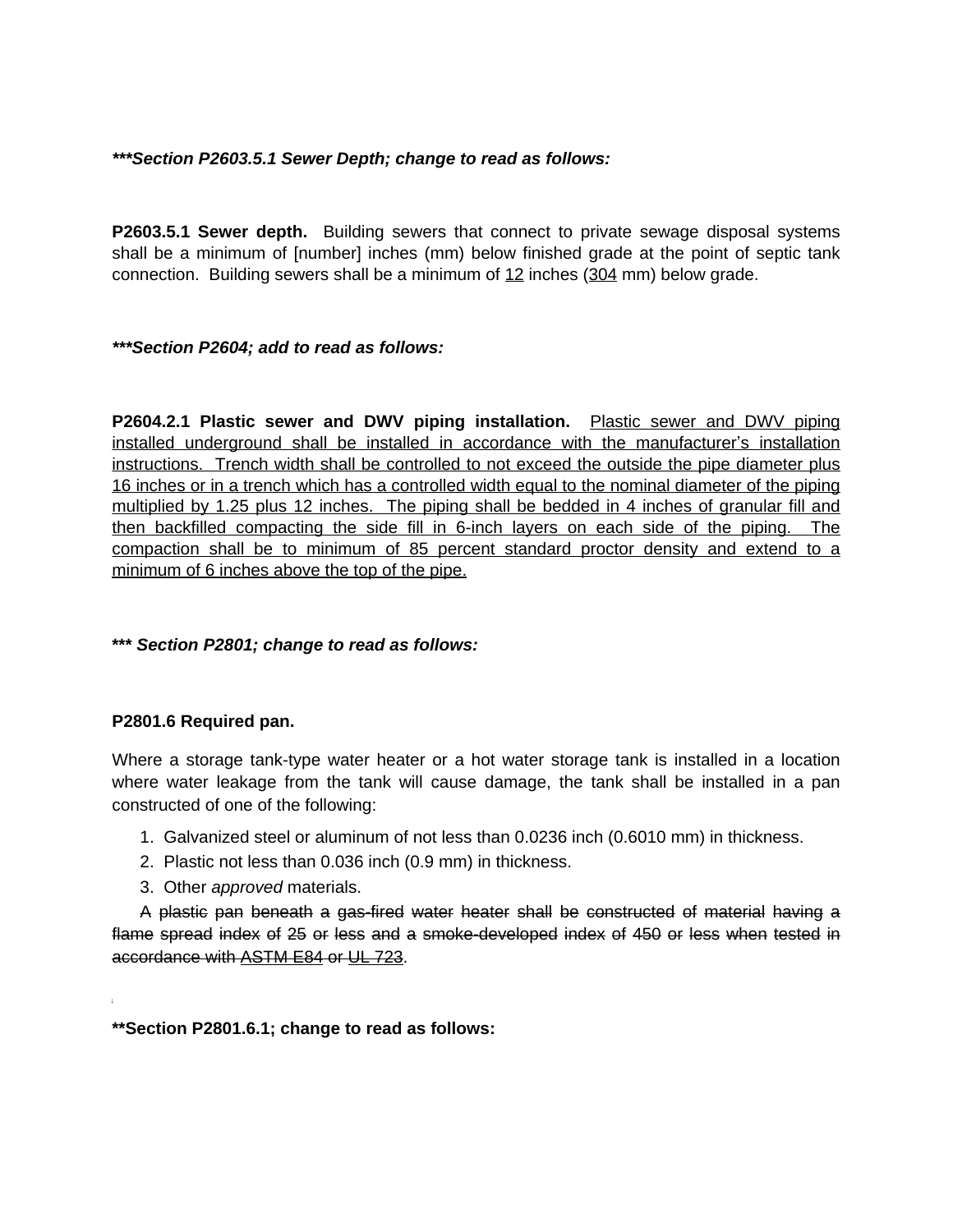**Section P2801.6.1 Pan size and drain.** The pan shall be not less than 11/2 inches (38 mm) in depth and shall be of sufficient size and shape to receive all dripping or condensate from the tank or water heater. The pan shall be drained by an indirect waste pipe having a diameter of not less than 3/4 inch (19 mm). Piping for safety pan drains shall be of those materials listed in Table P2906.5.

Multiple pan drains may terminate to a single discharge piping system when *approved* by the administrative authority and permitted by the manufactures installation instructions and installed with those instructions. {*existing text unchanged}*

*\*\*\* Section P2804.6.1; change to read as follows:*

*Section P2804.6.1 Requirements for discharge piping.* The discharge piping serving a pressure relief valve, temperature relief valve or combination thereof shall:

- 1. Not be directly connected to the drainage system.
- 2. Discharge through an air gap located in the same room as the water heater.
- 3. Not be smaller than the diameter of the outlet of the valve served and shall discharge full size to the air gap.
- 4. Serve a single relief device and shall not connect to piping serving any other relief device or equipment.

**Exception:** Multiple relief devices may be installed to a single T & P discharge piping system when approved by the administrative authority and permitted by the manufactures installation instructions and installed with those instructions.

5. Discharge to the floor, to the pan serving the water heater or storage tank, to a waste receptor an approved location or to the outdoors.

[remainder unchanged]

# *\*\*Section P2902.5.3; change to read as follows:*

**P2902.5.3 Lawn irrigation systems.** The potable water supply to lawn irrigation systems shall be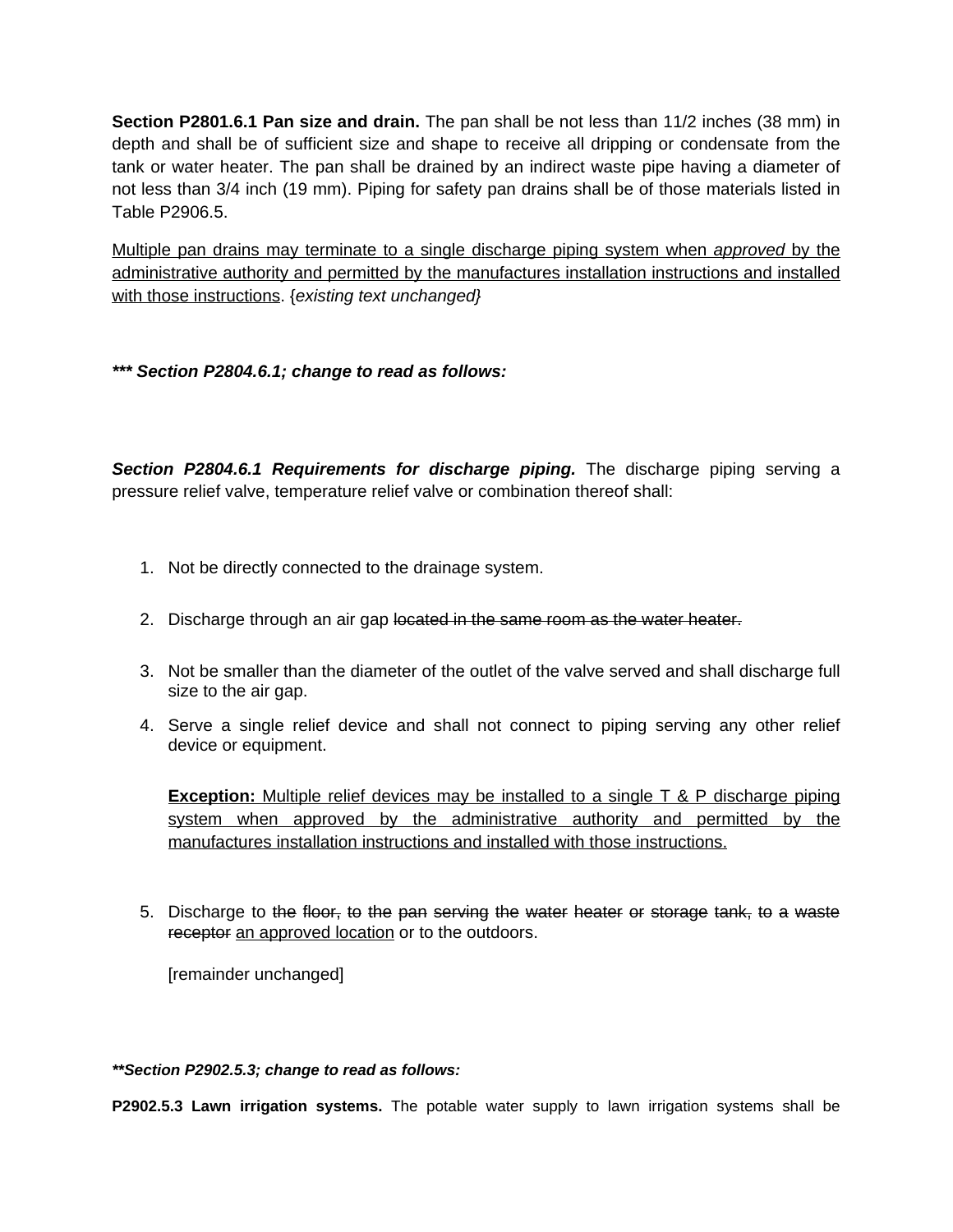protected against backflow by an atmospheric-type vacuum breaker, a pressure-type vacuum breaker, a double-check assembly or a reduced pressure principle backflow preventer. A valve shall not be installed downstream from an atmospheric vacuum breaker. Where chemicals are introduced into the system, the potable water supply shall be protected against backflow by a reduced pressure principle backflow preventer.

### **\*\*\*Section P3003.9; change to read as follows:**

**P3003.9.2 Solvent cementing.** Joint surfaces shall be clean and free from moisture. A purple primer that conforms to ASTM F 656 shall be applied. Solvent cement not purple in color and conforming to ASTM D 2564, CSA B137.3, CSA B181.2 or CSA B182.1 shall be applied to all joint surfaces. The joint shall be made while the cement is wet and shall be in accordance with ASTM D 2855. Solvent cement joints shall be permitted above or below ground.

Exception: A primer is not required where both of the following conditions apply:

- 1. The solvent cement used is third-party certified as conforming to ASTM D 2564
- 2. The solvent cement is used only for joining PVC drain, waste, and vent pipe and fittings in not pressure applications in sizes up to and including 4 inches (102mm) in diameter.

*\*\*Section P3111Combination waste and vent systems; delete this section in its entirety.*

*\*\*Section P3112.2 Vent Collection; delete and replace with the following:*

**P3112.2 Installation.** Traps for island sinks and similar equipment shall be roughed in above the floor and may be vented by extending the vent as high as possible, but not less than the drainboard height and then returning it downward and connecting it to the horizontal sink drain immediately downstream from the vertical fixture drain. The return vent shall be connected to the horizontal drain through a wye-branch fitting and shall, in addition, be provided with a foot vent taken off the vertical fixture vent by means of a wye-branch immediately below the floor and extending to the nearest partition and then through the roof to the open air or may be connected to other vents at a point not less than six (6) inches (152 mm) above the flood level rim of the fixtures served. Drainage fittings shall be used on all parts of the vent below the floor level and a minimum slope of one-quarter (1/4) inch per foot (20.9 mm/m) back to the drain shall be maintained. The return bend used under the drain-board shall be a one (1) piece fitting or an assembly of a forty-five (45) degree (0.79 radius), a ninety (90) degree (1.6 radius) and a fortyfive (45) degree (0.79 radius) elbow in the order named. Pipe sizing shall be as elsewhere